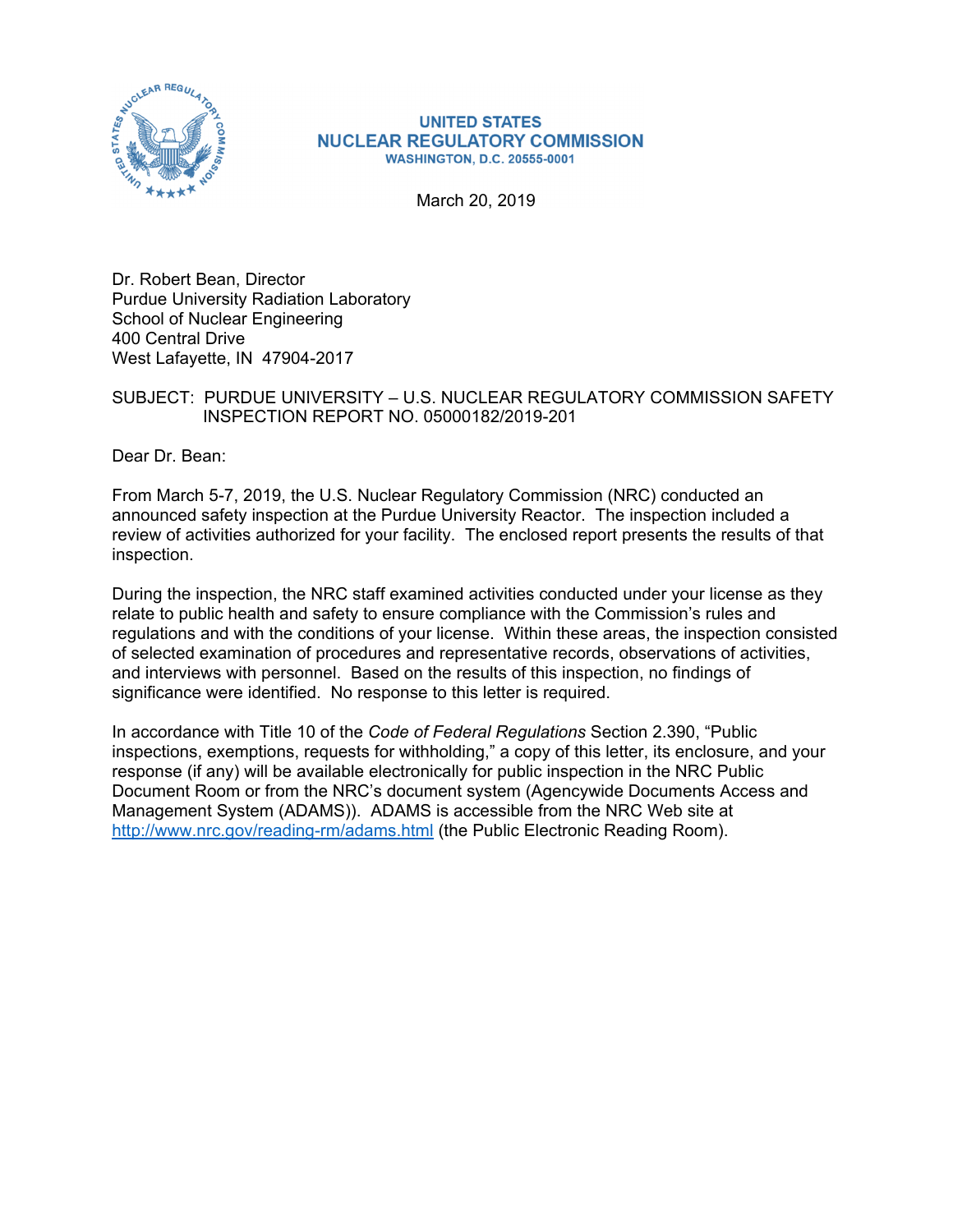Should you have any questions concerning this inspection, please contact Mr. William Schuster at 301-415-1590 or by electronic mail at William.Schuster@nrc.gov.

Sincerely,

### */RA/*

Anthony J. Mendiola, Chief Research and Test Reactors Oversight Branch Division of Licensing Projects Office of Nuclear Reactor Regulation

Docket No. 50-182 License No. R-87

Enclosure: As stated

cc: See next page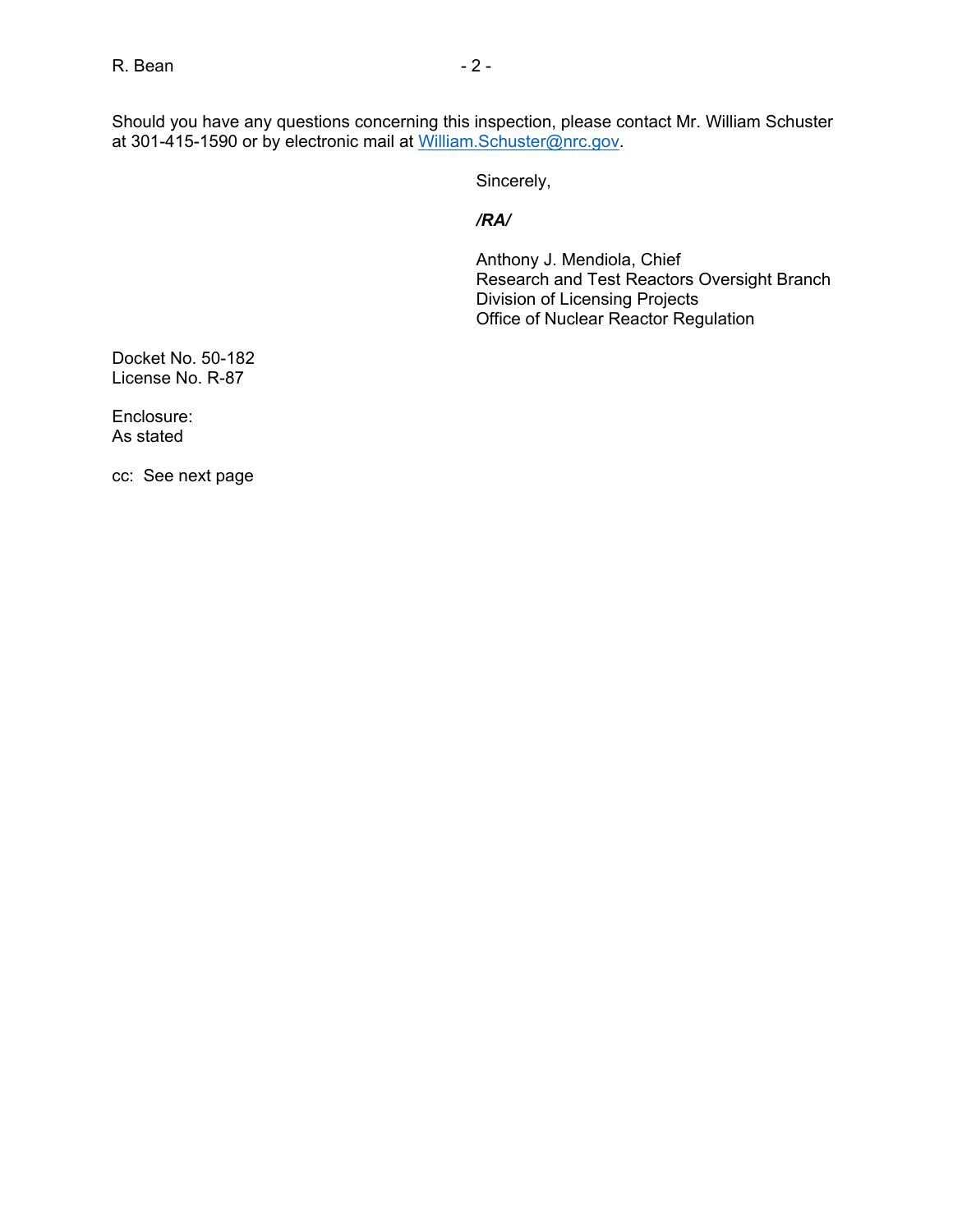Purdue University **Docket No. 50-182** 

cc:

Mung Chiang, Dean of Engineering Purdue University School of Nuclear Engineering 400 Central Drive West Lafayette, IN 47907

Mayor City of West Lafayette 609 W. Navajo West Lafayette, IN 47906

Kaci E. Studer, Radiation Programs Director Office of the State Fire Marshal Indiana Department of Homeland Security 302 West Washington Street, Room E-238 Indianapolis, IN 46204

Clive Townsend, Reactor Supervisor Purdue University School of Nuclear Engineering 400 Central Drive West Lafayette, IN 47907

Test, Research and Training Reactor Newsletter Attention: Amber Johnson Dept of Materials Science and Engineering University of Maryland 4418 Stadium Drive College Park, MD 20742-2115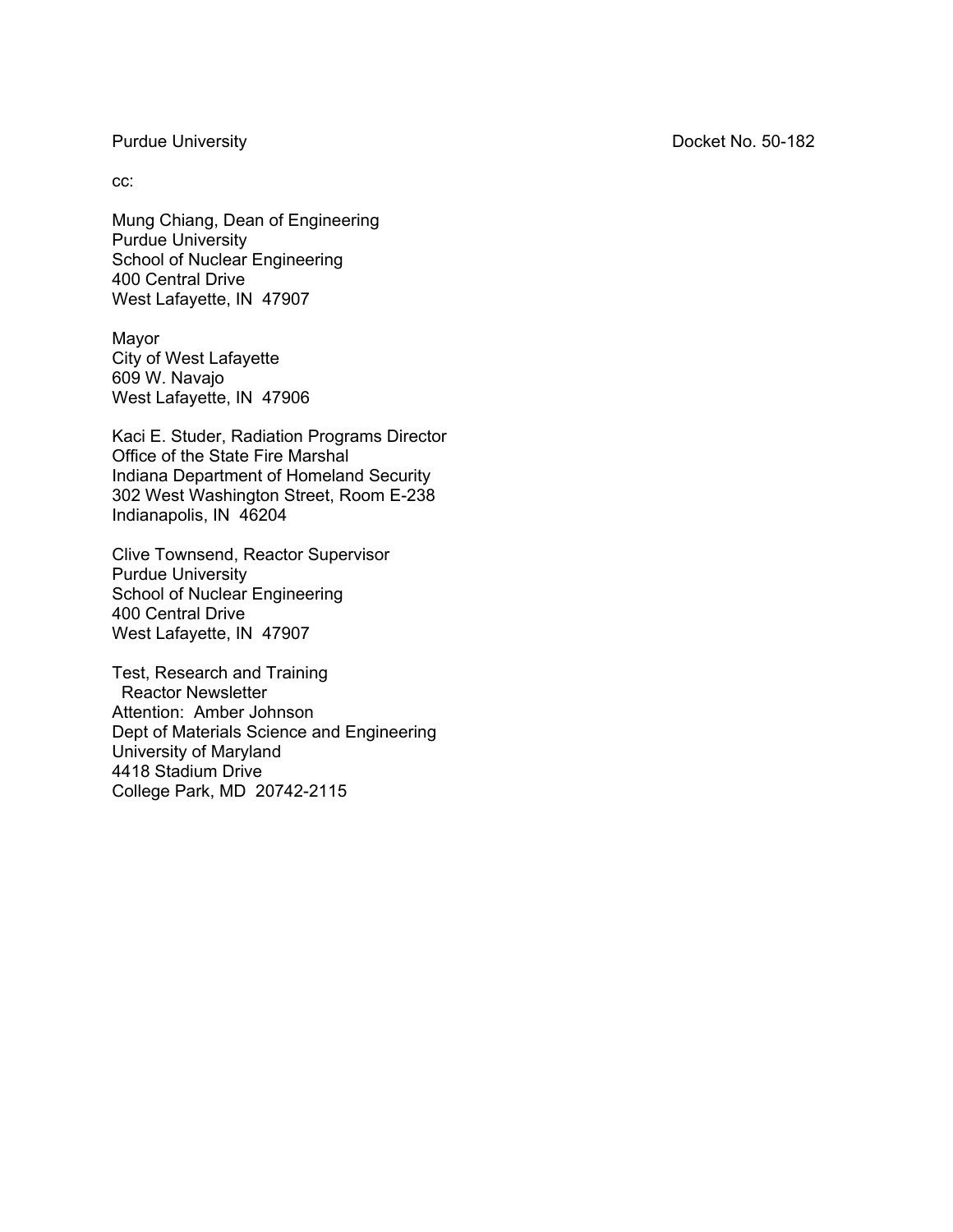# SUBJECT: PURDUE UNIVERSITY – U.S. NUCLEAR REGULATORY COMMISSION SAFETY INSPECTION REPORT NO. 05000182/2019-201 DATE: MARCH 20, 2019

### **DISTRIBUTION**:

| <b>PUBLIC</b>         | AMendiola, NRR   | RidsNrrDlpProb |
|-----------------------|------------------|----------------|
| PROB r/f              | WSchuster, NRR   | NParker, NRR   |
| <b>RidsNrrDlpPrlb</b> | CMontgomery, NRR | DHardesty, NRR |

|               | <b>ADAMS Accession No.: ML19074A267</b> | *concurred via e-mail | <b>NRC-002</b>  |
|---------------|-----------------------------------------|-----------------------|-----------------|
| <b>OFFICE</b> | NRR/DPR/PROB/PM*                        | NRR/DPR/PROB/LA*      | NRR/DPR/PROB/BC |
| <b>NAME</b>   | WSchuster                               | NParker               | AMendiola       |
| <b>DATE</b>   | 3/15/19                                 | 3/15/19               | 3/20/19         |

**OFFICIAL RECORD COPY**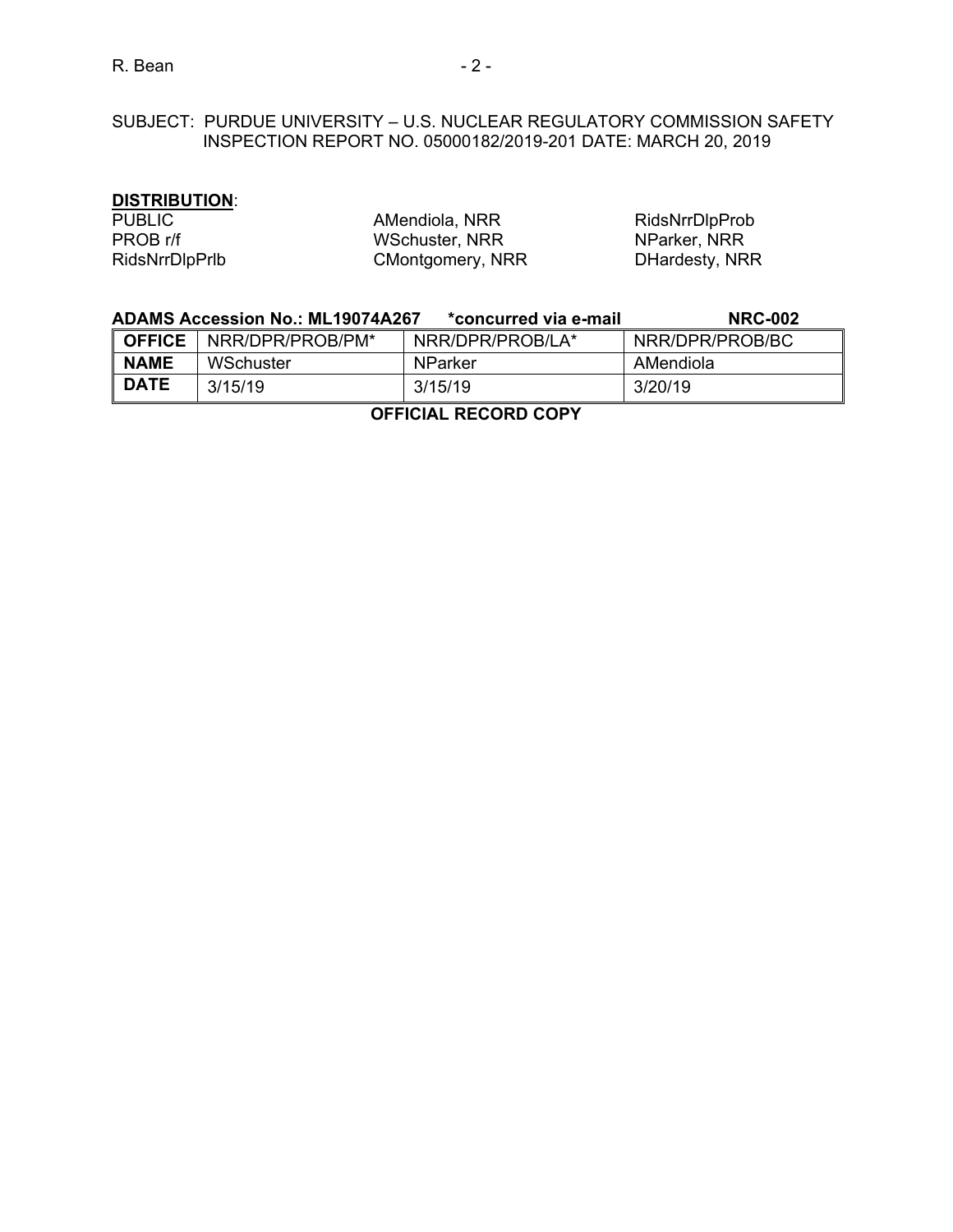# **U.S. NUCLEAR REGULATORY COMMISSION**

OFFICE OF NUCLEAR REACTOR REGULATION

| Docket No.:  | 50-182                                                                                                                                           |
|--------------|--------------------------------------------------------------------------------------------------------------------------------------------------|
| License No : | R-87                                                                                                                                             |
| Report No.:  | 05000182/2019-201                                                                                                                                |
| Licensee:    | <b>Purdue University</b>                                                                                                                         |
| Facility:    | <b>Purdue University Reactor</b>                                                                                                                 |
| Location:    | West Lafayette, Indiana                                                                                                                          |
| Dates:       | March 5-7, 2019                                                                                                                                  |
| Inspector:   | <b>William Schuster</b>                                                                                                                          |
| Approved by: | Anthony Mendiola, Chief<br>Research and Test Reactors Oversight Branch<br>Division of Licensing Projects<br>Office of Nuclear Reactor Regulation |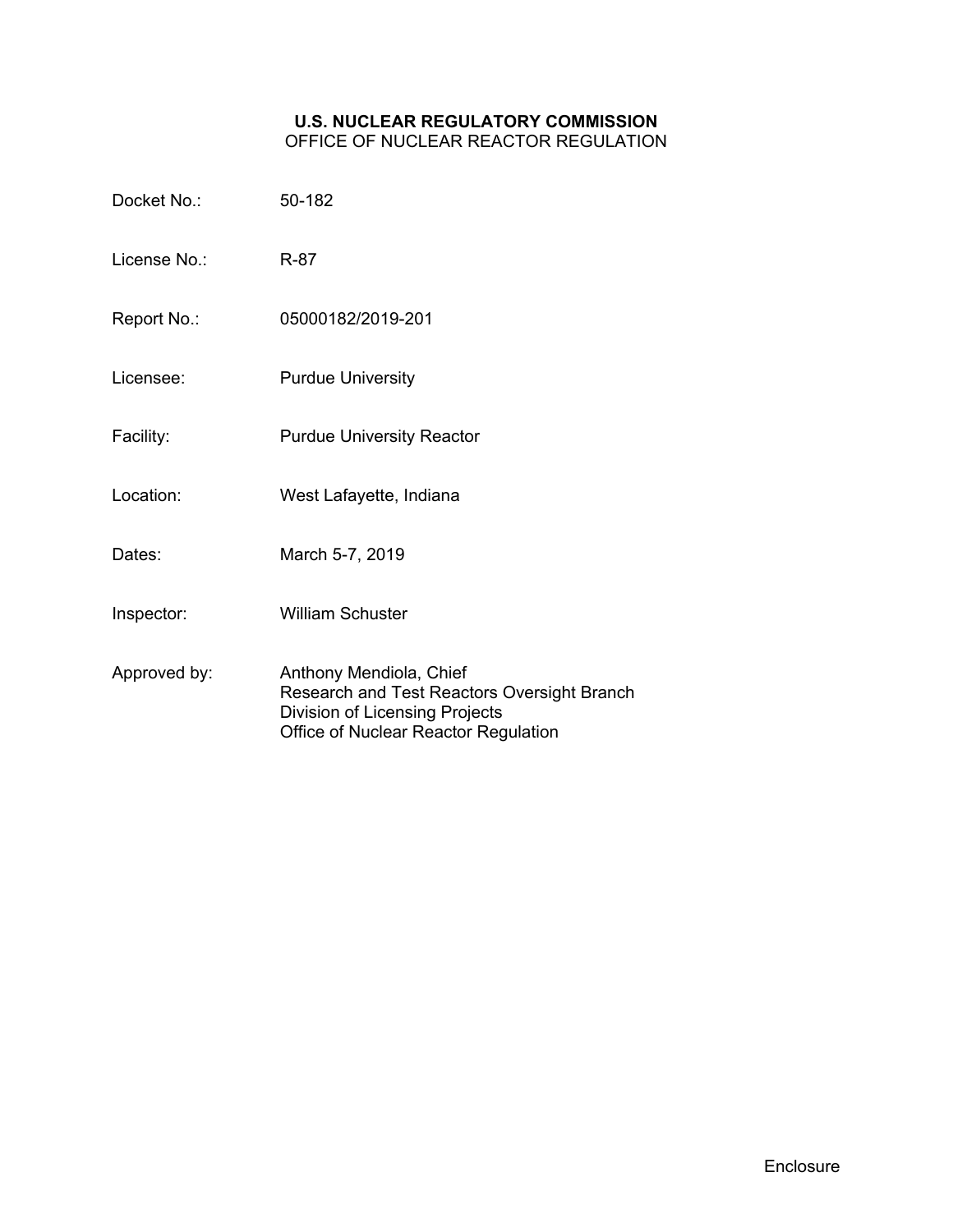# EXECUTIVE SUMMARY

#### Purdue University Purdue University Reactor Inspection Report No. 05000182/2019-201

The primary focus of this routine, announced inspection was the onsite review of selected aspects of the Purdue University (the licensee) research reactor facility safety program, including: (1) organization and staffing, (2) operating logs and records, (3) procedures, (4) requalification training, (5) surveillance and limiting conditions for operation, (6) experiments, (7) health physics, (8) design changes, (9) committees, audits and reviews, (10) emergency planning, (11) maintenance logs and records, (12) fuel handling logs and records, and (13) transportation of radioactive material. The licensee's programs were acceptably directed toward the protection of public health and safety, and generally in compliance with U.S. Nuclear Regulatory Commission (NRC) requirements.

#### Organization and Staffing

• Organization and staffing were in compliance with the technical specification (TS) requirements.

#### Operations Logs and Records

• Operations logs and records were found to be in conformance with the approved TS and administrative procedures.

### **Procedures**

• Procedural review, revision, control, and implementation generally satisfied the TS requirements. One Inspector Follow-up Item (IFI) was opened on updates to procedures.

#### Requalification Training

• Requalification activities generally satisfied regulatory and requalification program requirements. One IFI was opened on documentation of annual operating tests and literature reviews.

#### Surveillance and Limiting Conditions for Operation

• Surveillance activities at the facility were generally completed within the TS-prescribed time frames. One Unresolved Item (URI) was opened for environmental monitoring thermoluminescent dosimetry (TLD) cycles.

#### **Experiments**

• The program for reviewing, approving, and conducting experiments satisfied TS and procedural requirements.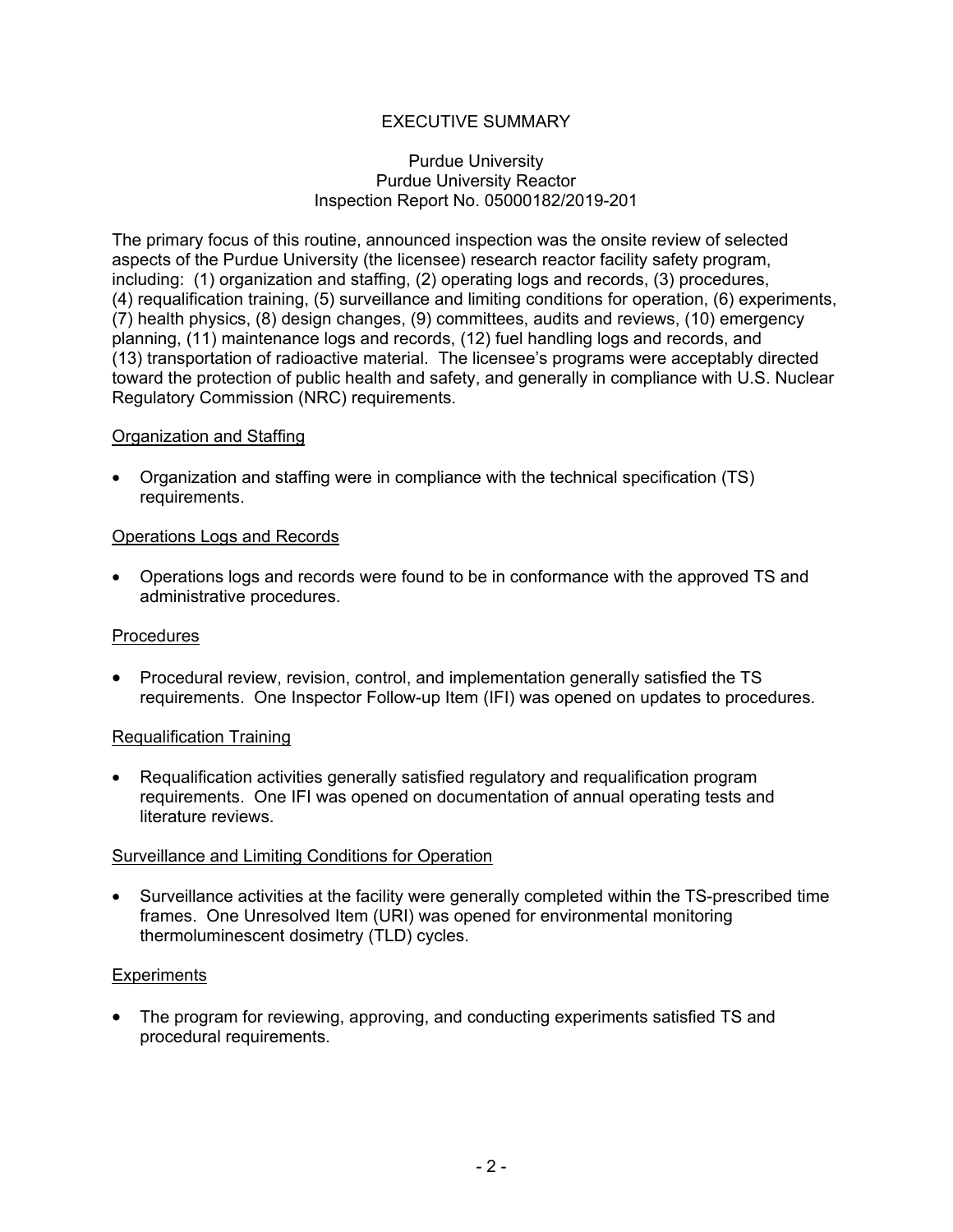## Health Physics

- Surveys were being completed and documented acceptably.
- Postings met regulatory requirements.
- Personnel dosimetry was being worn as required and doses were within regulatory limits.
- Radiation monitoring equipment was being maintained and calibrated as required.
- Radiation protection training was being provided to facility personnel.
- Effluent monitoring satisfied license and regulatory requirements and releases were within the specified regulatory limits.

### Design Changes

● Changes to the facility were being evaluated using the criteria specified in Title 10 of the *Code of Federal Regulations* (10 CFR) Section 50.59, "Changes, tests and experiments."

### Committees, Audits, and Reviews

• The review and audit functions performed by the Committee on Reactor Operations (CORO) generally satisfied TS requirements. One IFI was opened on CORO meeting frequency and audits.

### Emergency Planning

• The emergency preparedness program was conducted in accordance with the emergency plan (EP).

#### Maintenance Logs and Records

• Maintenance activities were documented and records maintained as required by TS and facility procedures.

### Fuel Handling Logs and Records

• Fuel handling activities were completed and documented as required by TS and facility procedures.

### Transportation of Radioactive Materials

• The licensee had not shipped any radioactive material since the last inspection.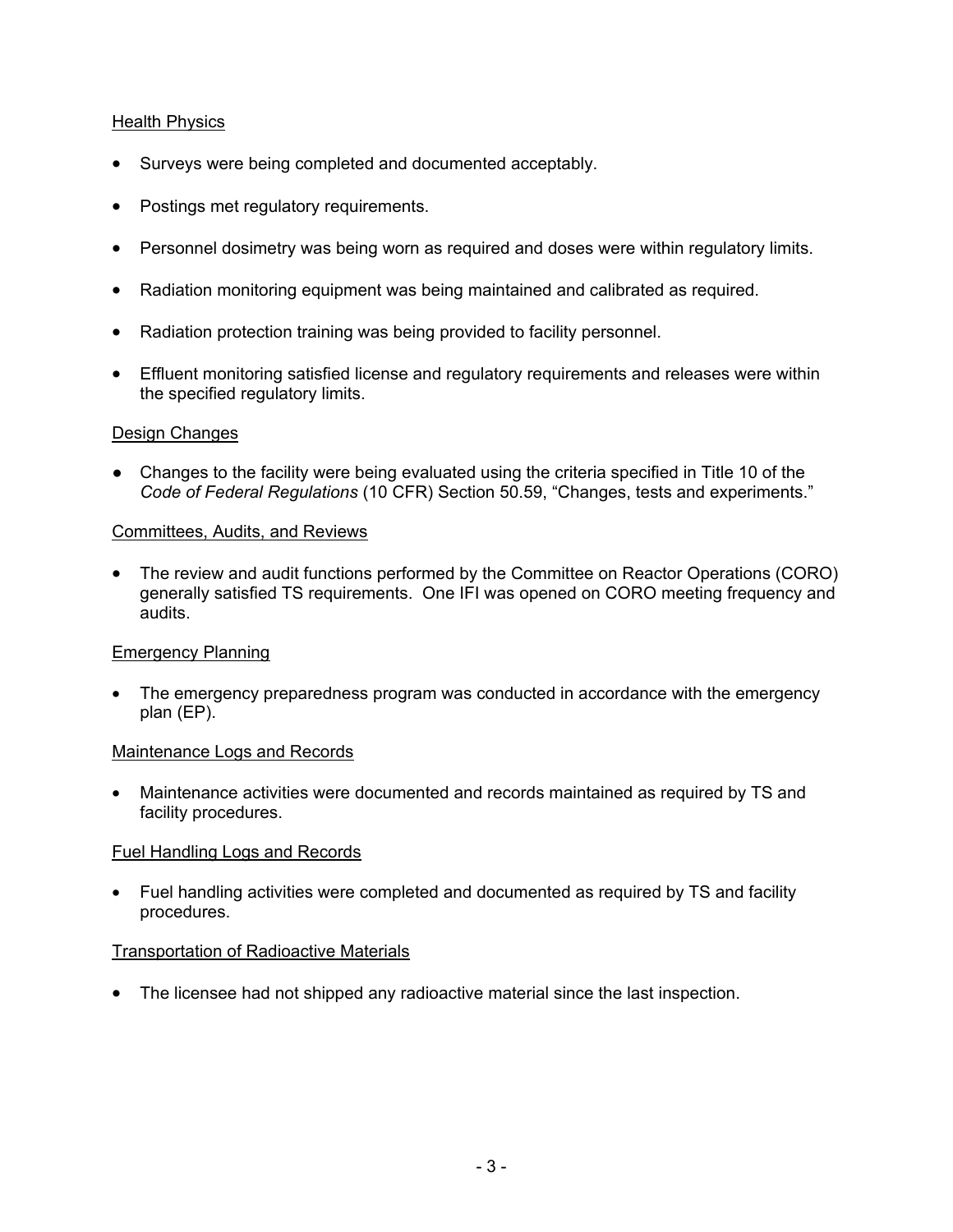# REPORT DETAILS

### **Summary of Facility Status**

The Purdue University (the licensee) 1-kilowatt research reactor has been shutdown since June 2017 due to instrumentation issues with the previous control console; currently awaiting regulatory decision on a licensing amendment request for digital control system upgrades.

## **1. Organization and Staffing**

### a. Inspection Scope (Inspection Procedure (IP) 69001, Section 02.01)

To verify compliance with the TS requirements for organization and staffing, the inspector reviewed select aspects of the licensee's program, including:

- "Technical Specifications for the Purdue University Reactor, PUR-1"
- Select records, "Prestart Checklist and Reactor Operation Record"
- Reactor Logbook No. 58, September 29, 2015, to April 29, 2016
- Reactor Logbook No. 59, April 29, 2016, to June 16, 2017
- Reactor Logbook No. 60, June 27, 2017, to present
- Annual Report for January 1 to December 31, 2016, dated March 2017
- Annual Report for January 1 to December 31, 2017, dated March 2018

### b. Observations and Findings

The inspector reviewed annual reports, reactor logbooks, prestart checklists, and reactor operation records. The inspector determined that the organizational structure had not changed since the previous inspection. The inspector noted that there is a license amendment request pending to change TS 6.1, "Organization." The inspector verified that the facility staffing had not changed since the previous inspection and was maintained as required by TS 6.1.c, "Staffing," for times that the reactor was not secured and when events required the presence of a senior reactor operator (SRO).

c. Conclusion

Organization and staffing were in compliance with the TS requirements.

### **2. Operations Logs and Records**

#### a. Inspection Scope (IP 69001, Section 02.02)

To verify compliance with the TS and procedural requirements for logs and records, the inspector reviewed select aspects of the licensee's program, including:

- "Technical Specifications for the Purdue University Reactor, PUR-1"
- Select records, "Prestart Checklist and Reactor Operation Record"
- Reactor Logbook No. 58, September 29, 2015, to April 29, 2016
- Reactor Logbook No. 59, April 29, 2016, to June 16, 2017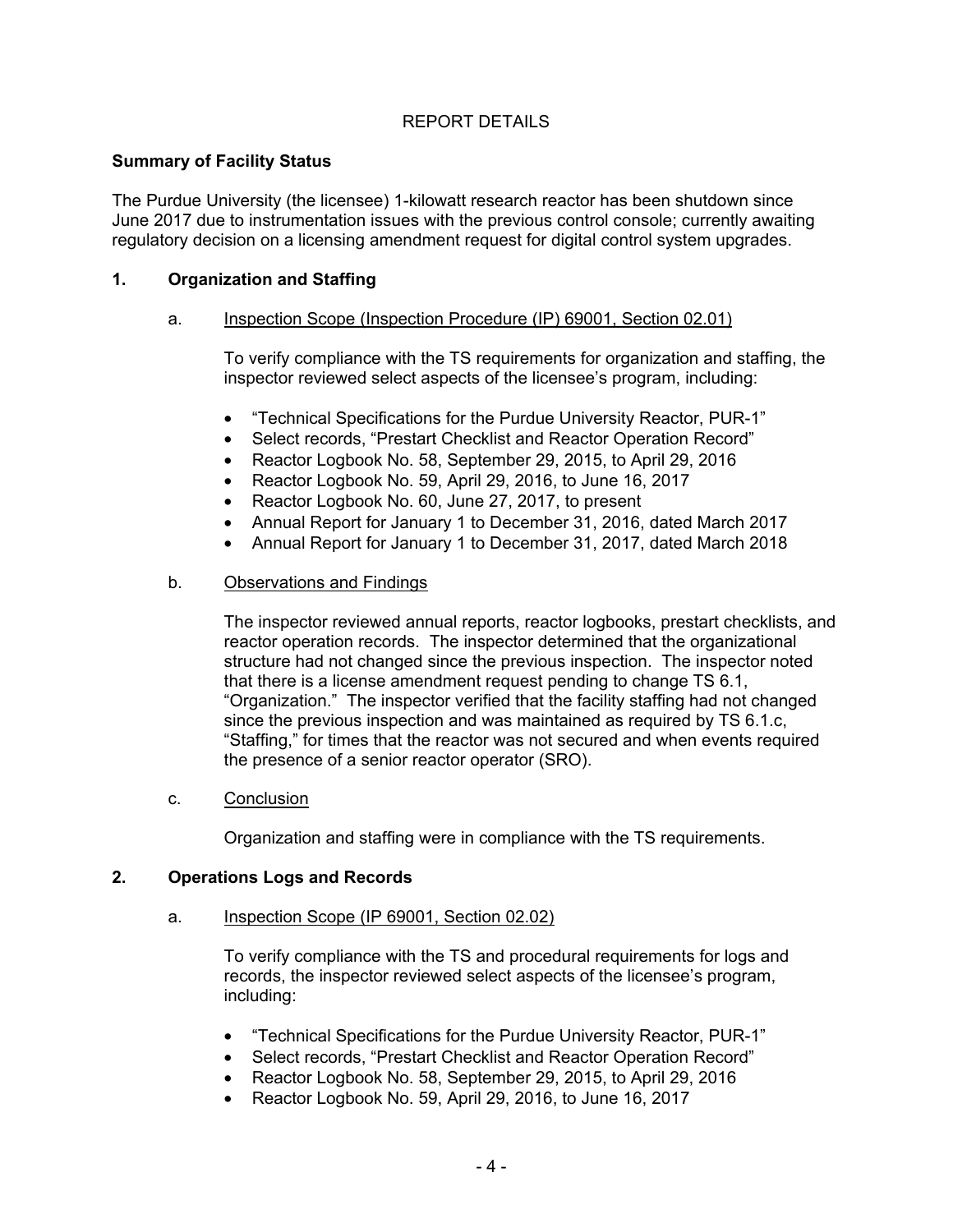- Reactor Logbook No. 60, June 27, 2017, to present
- Select records, "PUR-1 Maintenance Log"
- PUR-1 Procedures Manual
- Annual Report for January 1 to December 31, 2016, dated March 2017
- Annual Report for January 1 to December 31, 2017, dated March 2018

### b. Observations and Findings

The inspector reviewed annual reports, procedures, reactor logbooks, prestart checklists, reactor operation records, and maintenance logs. The inspector verified records were maintained in accordance with administrative requirements. The reactor had not been operated at power since the last inspection in this area; however, other activities and maintenance were recorded, as required.

### c. Conclusion

Operations logs and records were found to be in conformance with the approved TS and administrative procedures.

### **3. Procedures**

### a. Inspection Scope (IP 69001, Section 02.03)

To verify compliance with the TS requirements for procedures, the inspector reviewed selected aspects of the licensee's program, including:

- "Technical Specifications for the Purdue University Reactor, PUR-1"
- Standard Operating Procedure [SOP]-1, "Prestart Checklist"
- SOP-2, "Reactor Startup, Operation, Shutdown, and Securing Procedure"
- SOP-07-01, "Partial or Complete Disassembly and Reassembly of the PUR-1 Core"
- SOP-07-05, "Core Loading"
- Standard Maintenance Procedure-6, "Measuring Shim-Safety Rod Drop Times"
- Procedure M-6, "Determining Excess Reactivity"
- Standard Emergency Procedure [SEP]-1, "Emergency Procedures"
- CORO Minutes, February 22, 2016, to August 17, 2017

### b. Observations and Findings

The inspector reviewed annual reports, written procedures, and CORO meeting minutes. The inspector verified that procedures had been developed as required by TS 6.4, "Procedures." The inspector noted several procedures reference TS requirements that were changed during license renewal. The licensee is currently considering updates to these procedures in order to implement the aforementioned license amendment request currently under NRC review. The licensee was informed that these procedure updates would be tracked by the NRC as an IFI and reviewed during a future inspection. (IFI 50-182/2019-201-01).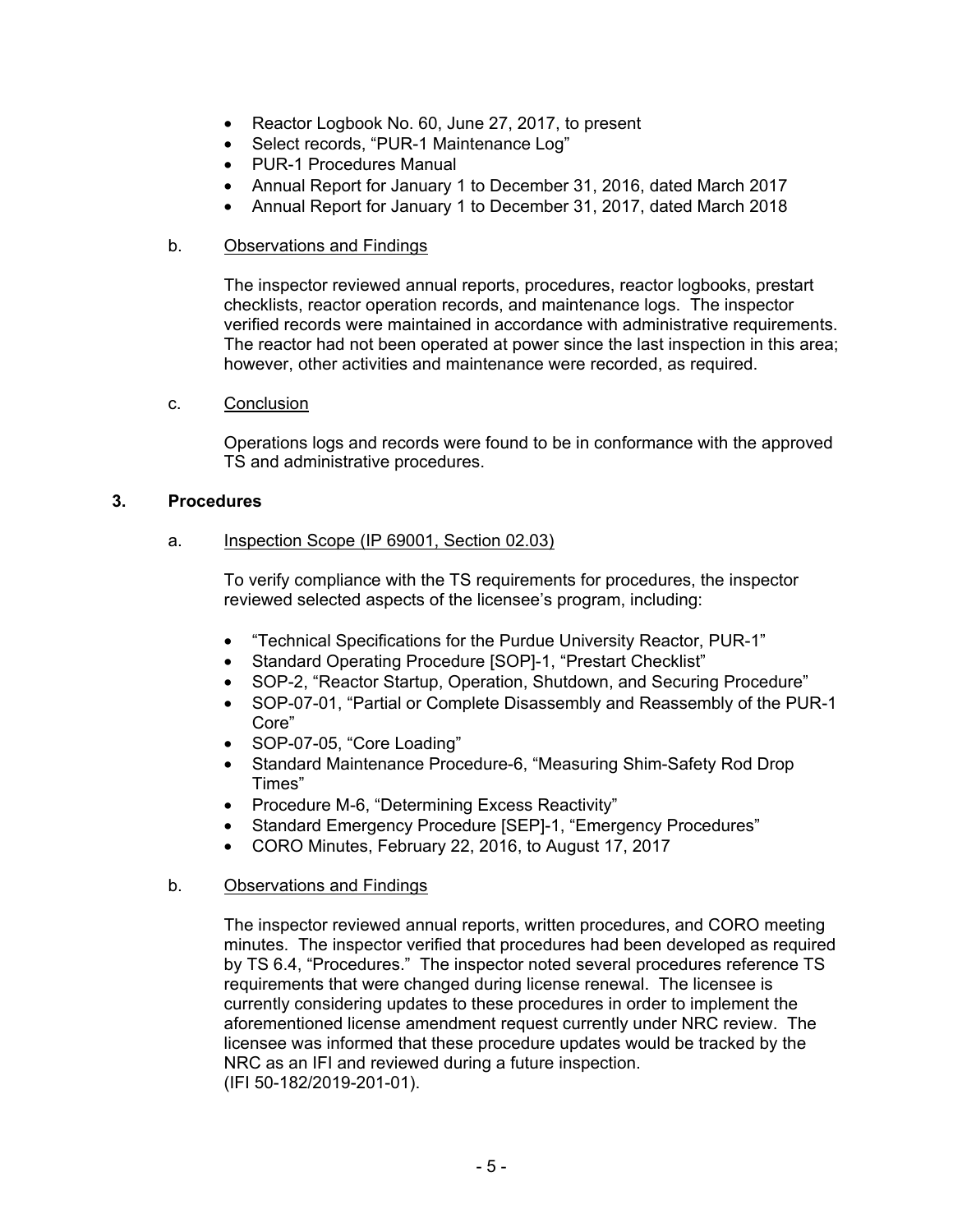### c. Conclusion

Procedural review, revision, control, and implementation generally satisfied TS requirements. One IFI on updates to procedures was opened.

### **4. Requalification Training**

#### a. Inspection Scope (IP 69001, Section 02.04)

To verify compliance with the regulations in 10 CFR Part 55, "Operators' Licenses," and approved requalification program, the inspector reviewed select aspects of the licensee's program, including:

- Operator Requalification Program for the PUR-1 Reactor Facility
- "Biennial Requalification Program Records," for the 2016/2017 and 2018/2019 cycle
- Individual data sheets for the 2016/2017 and 2018/2019 cycle
- Individual SRO operator medical records
- Reactor Logbook No. 58, September 29, 2015, to April 29, 2016
- Reactor Logbook No. 59, April 29, 2016, to June 16, 2017
- Reactor Logbook No. 60, June 27, 2017, to present

### b. Observations and Findings

During the entrance meeting, the licensee indicated that portions of the requalification program were unable to be completed with the facility in an extended shutdown condition. At the time of this inspection, the 2016/2017 requalification cycle ended and 2018/2019 requalification cycle was in progress. The inspector reviewed the requalification records for the three licensed SROs at the facility. Two of the three licensed SROs received their license in March 2016. During the 2016/2017 requalification cycle, the licensed SROs attended lectures that covered the topics as required by 10 CFR 55.59(c)(2). Until the time of the facility shutdown in June 2017, the licensed SROs conducted control manipulations as required by 10 CFR 55.59(c)(3)(i). The inspector was unable to find documentation of the annual operating test and literature reviews from 2017 to present. The licensee was informed that these two items would be tracked by the NRC as an IFI and reviewed during a future inspection (IFI 50-182/ 2019-201-02).

#### c. Conclusion

Requalification activities generally satisfied regulatory and requalification program requirements. One IFI was opened on documentation of annual operating tests and literature reviews.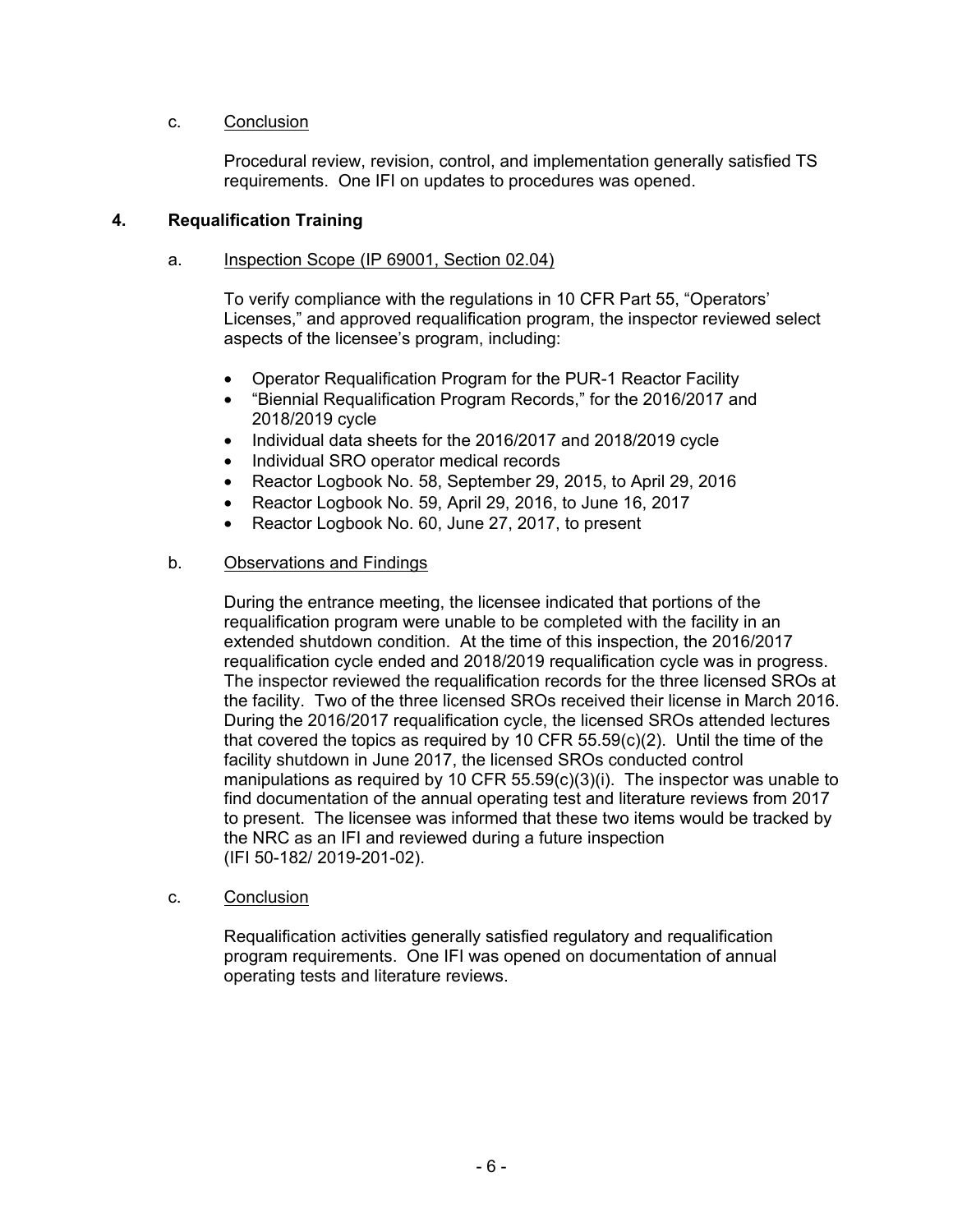# **5. Surveillance and Limiting Conditions for Operation**

### a. Inspection Scope (IP 69001, Section 02.05)

To verify compliance with the TS requirements for surveillances and limiting conditions for operation, the inspector reviewed select aspects of the licensee's program, including:

- "Technical Specifications for the Purdue University Reactor, PUR-1"
- PUR-1 Maintenance Log
- PUR-1 [Planned Maintenance System (PMS)] Records & Description
- Select records, "Cycle Schedule" datasheet
- Select records, "Quarter # Schedule" datasheet
- Select records, "Prestart Checklist and Reactor Operation Record"
- Select records, "PUR-1 Water Analysis Report," May 5, 2017, to present
- Reactor Logbook No. 58, September 29, 2015, to April 29, 2016
- Reactor Logbook No. 59, April 29, 2016, to June 16, 2017
- Reactor Logbook No. 60, June 27, 2017, to present
- CORO Minutes, August 17, 2017
- Annual Report for January 1 to December 31, 2017, dated March 2018
- Select records, personnel dosimetry results from 2018
- Select records, environmental dosimetry results from 2018

#### b. Observations and Findings

The licensee used surveillance datasheets to ensure the required annual, semiannual, quarterly, monthly, and weekly administrative and TS items were completed in periodicity. The inspector reviewed check lists, data sheets, and reactor logbooks. In August 2017, the CORO approved deferring a number of TS surveillances that were not able to be completed due to the extended facility shutdown. The deferred TS surveillances are required to be performed prior to startup. Surveillance requirements performed were documented in the reactor logbooks and surveillance datasheets.

TS 4.6, "Fuel Parameters," states that [r]epresentative fuel plates shall be inspected annually, with no interval to exceed 15 months. Contrary to TS 4.6 the fuel inspection was not conducted within the grace period of the required interval. The licensee self-identified the discrepancy in the surveillance interval and performed the fuel inspection while unloading the core in March 2018. The licensee self-reported the violation of the TS requirement with the submission of the 2017 PUR-1 Annual Report. There was little or no potential safety consequence because PUR-1 has been in an extended shutdown condition and primary coolant resistivity has been maintained as required by TS 3.3, "Primary Coolant Conditions," Specification a. Therefore, the inspector determined that failure to perform the annual fuel inspection was a violation of minor safety concern. Based on Section 2.3.1, "Minor Violation," of the NRC's Enforcement Policy, violations of minor safety concern generally do not warrant enforcement action but must be corrected. The licensee was informed that this non-repetitive, licensee-identified and corrected violation would be treated as a minor violation. This issue is considered closed.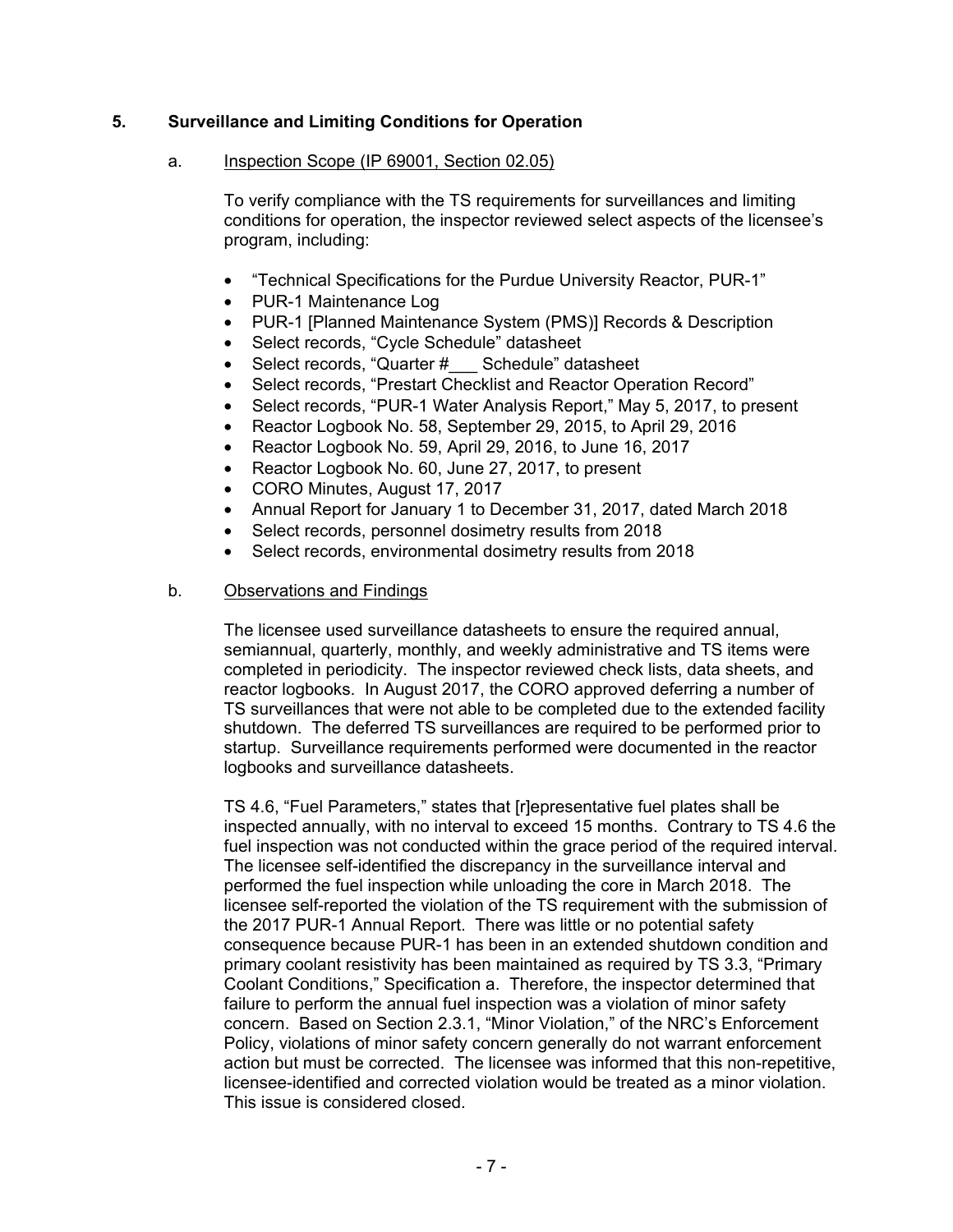The inspector noted that the surveillance requirements for effluents indicates that TLD badges for environmental monitoring shall be changed out according to the guidance of the Purdue University Department of Radiological and Emergency Management (REM) on the same time period as facility personnel or semiannually, not to exceed seven and one half months, whichever is lesser. During a review of the dosimetry report, the inspector noted that the dosimetry cycle for personnel and environmental TLD badges are different, two and three months, respectively. The Radiation Safety Manual did not specify a cycle for dosimetry; industry standards vary cycle length based on expected or actual exposures and may be shortened to maintain radiation doses to personnel as low as reasonably achievable (ALARA). The licensee was informed that this item is considered open, will be tracked by the NRC as an URI, and reviewed during a future inspection (URI 50-182/2019-201-01).

c. Conclusion

Surveillance activities at the facility were generally completed within the TS-prescribed time frames. One URI was opened for environmental monitoring TLD cycles.

### **6. Experiments**

a. Inspection Scope (IP 69001, Section 02.06)

To verify compliance with the TS requirements for experiments, the inspector reviewed select aspects of the licensee's program, including:

- "Technical Specifications for the Purdue University Reactor, PUR-1"
- Procedure 91-3, "Use of Drop Tubes for the Irradiation of Small Samples"
- Select records, "Request for Reactor Operations" forms
- Select records, "Request for Sample Irradiation" forms
- CORO Minutes, February 22, 2016, to August 17, 2017
- Reactor Logbook No. 58, September 29, 2015, to April 29, 2016
- Reactor Logbook No. 59, April 29, 2016, to June 16, 2017
- Reactor Logbook No. 60, June 27, 2017, to present

#### b. Observations and Findings

The inspector reviewed the sample irradiation requests and reactor logbooks. Through discussion with licensee staff, the inspector determined that no new types of experiments were reviewed or approved during the past 2 years. The inspector reviewed the last sample irradiation request from May 2017, which occurred a month prior to the beginning of the extended facility shutdown. The inspector noted that there was a process in place to evaluate experiments to ensure conformance to the requirements of TS 4.5, "Experiments."

c. Conclusion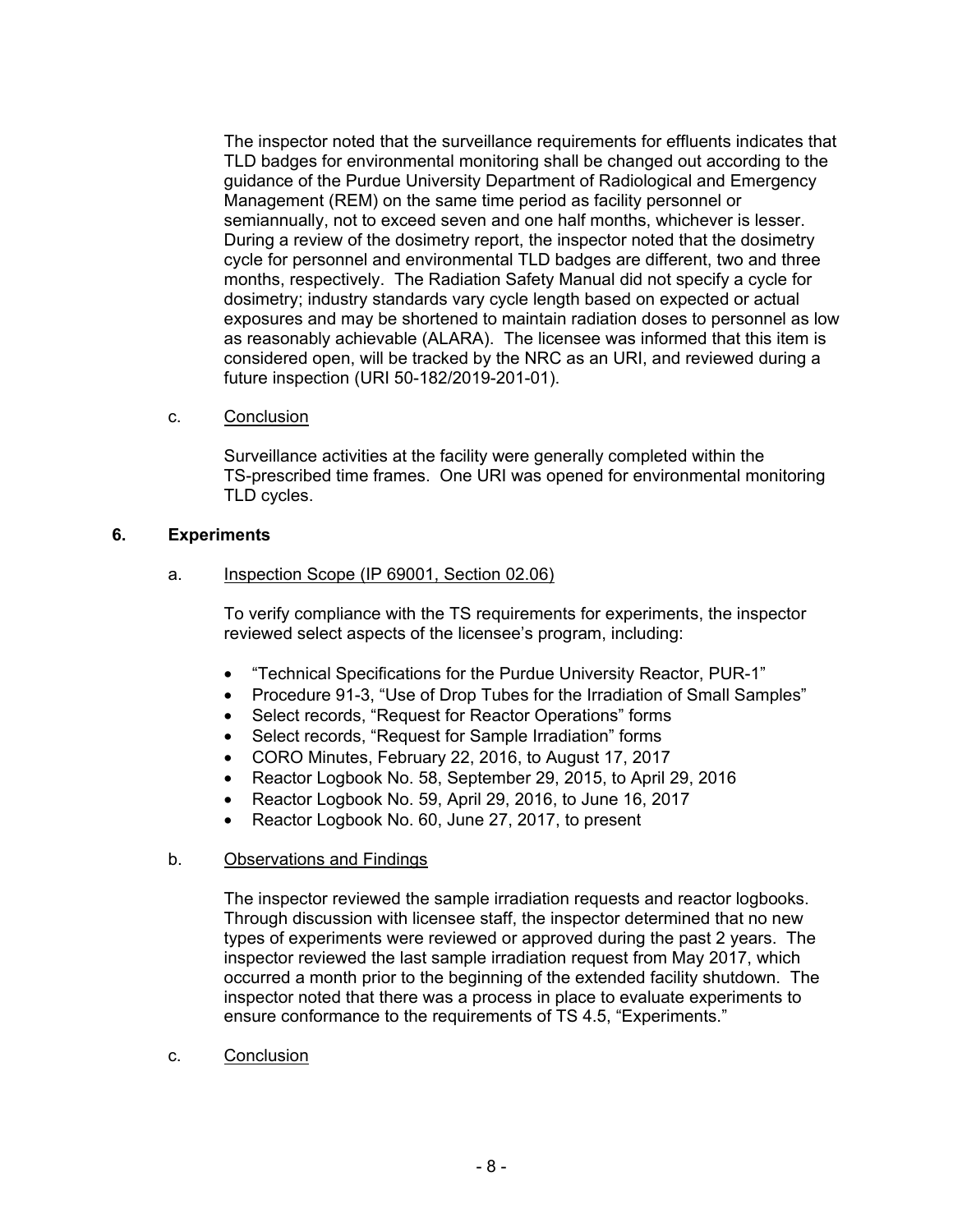The program for reviewing, approving, and conducting experiments satisfied TS and procedural requirements.

# **7. Health Physics**

## a. Inspection Scope (IP 69001, Section 02.07)

To verify compliance with the regulations in 10 CFR Part 20, "Standards for Protection against Radiation," the inspector reviewed select aspects of the licensee's program, including:

- Purdue University Radiation Safety Manual, updated January 26, 2018
- "Technical Specifications for the Purdue University Reactor, PUR-1"
- Annual Report for January 1 to December 31, 2016, dated March 2017
- Annual Report for January 1 to December 31, 2017, dated March 2018
- Select records, personnel dosimetry results from 2018
- Select records, environmental dosimetry results from 2018
- Radiation and Emergency Management procedures
- Select records, Calibration of radiation monitoring instruments
- Select records, "PUR-1 Contamination Survey," from May 2017 to present
- Select records, "PUR-1 Water Analysis Report," from May 2017 to present
- Select records, Annual radiation safety training for personnel

# b. Observations and Findings

The inspector noted that radiological support is provided to PUR-1 by REM. The inspector reviewed select records of monthly radiation and contamination surveys from May 2017 to the present day. The surveys had been completed as required by procedures and in accordance with the requirements in Subpart F, "Surveys and Monitoring," to 10 CFR Part 20.

During a tour of the facility, the inspector observed that signage, posting, and labels were used in accordance with requirements in Subpart J, "Precautionary Procedures," to 10 CFR Part 20. Radioactive material storage areas were noted to be properly posted. Copies of notices to workers were posted in the facility, including a copy of the most recent revision of NRC Form 3, "Notice to Employees," as required by 10 CFR 19.11, "Posting of notices to workers."

The inspector determined that the licensee was monitoring individuals in accordance with the requirements in 10 CFR 20.1502, "Conditions requiring individual monitoring of external and internal occupational dose." The licensee used TLD badges for whole body monitoring of beta, gamma, and neutron radiation exposure. The licensee also used TLD finger rings for extremity monitoring for beta and gamma radiation exposure. The dosimetry was supplied through REM and processed by a National Voluntary Laboratory Accreditation Program accredited vendor, Mirion. An examination of the dosimetry records for the past year showed that the highest occupational doses were within Subpart C, "Occupational Dose Limits," to 10 CFR Part 20 limits and licensee action levels.

The inspector reviewed the records of selected meters, detectors, and air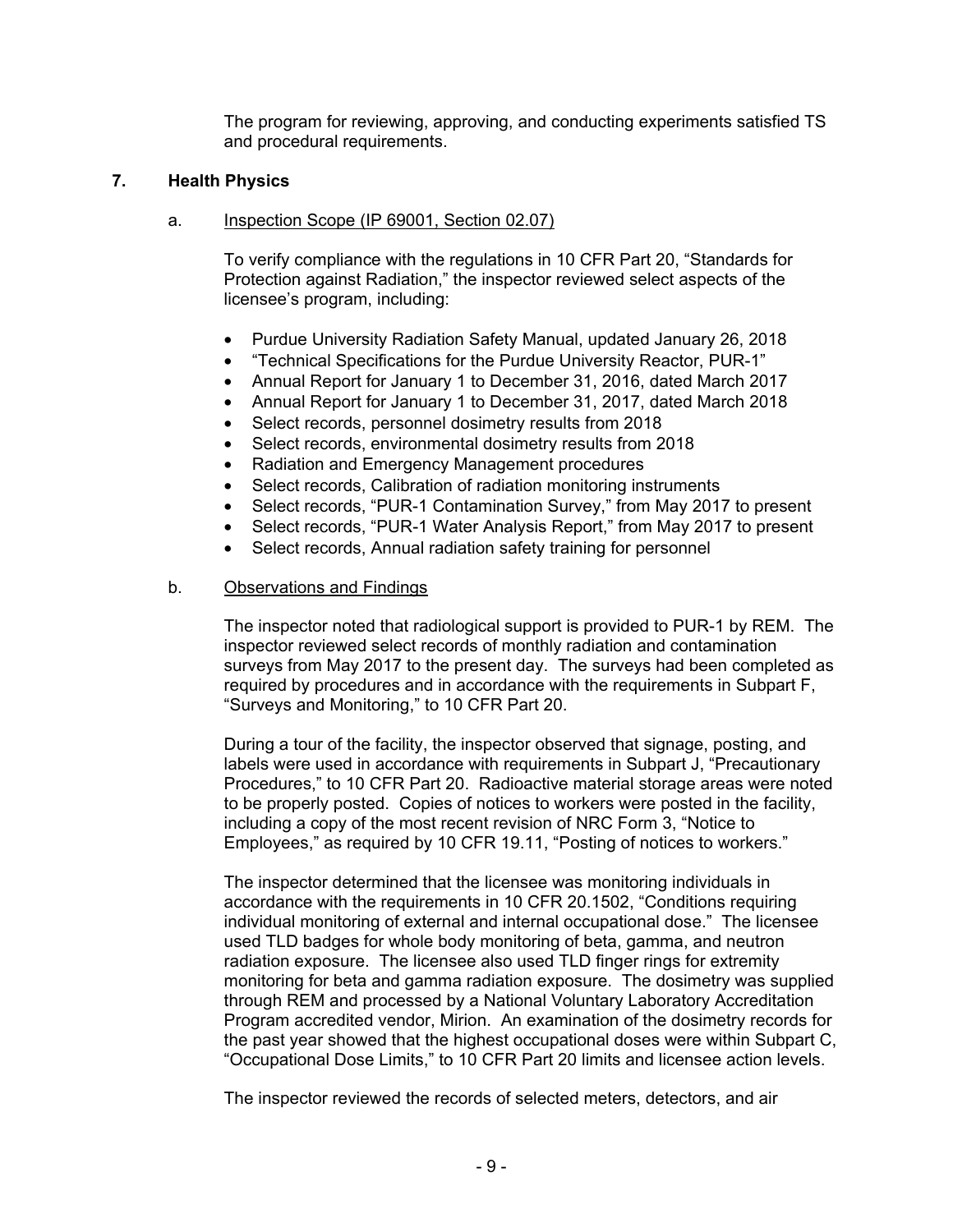monitoring equipment in use at the facility. Calibration of the portable and fixed meters and monitors were consistent with manufacturer's recommendations and appropriate calibration records were being maintained. Portable survey meters were maintained as required by Subpart F to 10 CFR Part 20.

The inspector reviewed the radiation protection training delivered to PUR-1 staff. The course materials were maintained online, consisting of a presentation and evaluation (quiz). Through records review, the inspector verified that refresher training was completed by the PUR-1 facility staff. The content of the training program satisfied the requirements in 10 CFR 19.12, "Instruction to workers."

The radiation protection program was acceptably established in the Purdue University Radiation Safety Manual and implementing procedures. The manual outlined various ways the program maintains radioactive exposure to personnel ALARA, and was consistent with the requirements in 10 CFR 20.1101, "Radiation protection programs."

The inspector reviewed annual reports, reactor logbooks, and facility effluent records. No measurable amount of radioactive effluent was released to the environment during the time period reviewed. Environmental gamma radiation monitoring was conducted using TLDs in accordance with the applicable procedures. The data indicated that there were no radiation doses in uncontrolled areas from operation of the reactor that would result in a member of the public exceeding the limits in Subpart D, "Radiation dose limits for individual members of the public," to 10 CFR Part 20.

#### c. Conclusion

Surveys were being completed and documented acceptably. Postings met regulatory requirements. Personnel dosimetry was being worn as required and doses were within regulatory limits. Radiation monitoring equipment was being maintained and calibrated as required. Radiation protection training was being provided to facility personnel. Effluent monitoring satisfied license and regulatory requirements and releases were within the specified regulatory limits.

### **8. Design Changes**

### a. Inspection Scope (IP 69001, Section 02.08)

To verify compliance with the regulations in 10 CFR 50.59, the inspector reviewed select aspects of the licensee's program, including:

- "Technical Specifications for the Purdue University Reactor, PUR-1"
- Annual Report for January 1 to December 31, 2016, dated March 2017
- Annual Report for January 1 to December 31, 2017, dated March 2018
- Select memoranda, Subject: "Re: 10 CFR 50.59 Review [...]" from 2016-2017

### b. Observations and Findings

Based on reviews of annual reports and related records, the inspector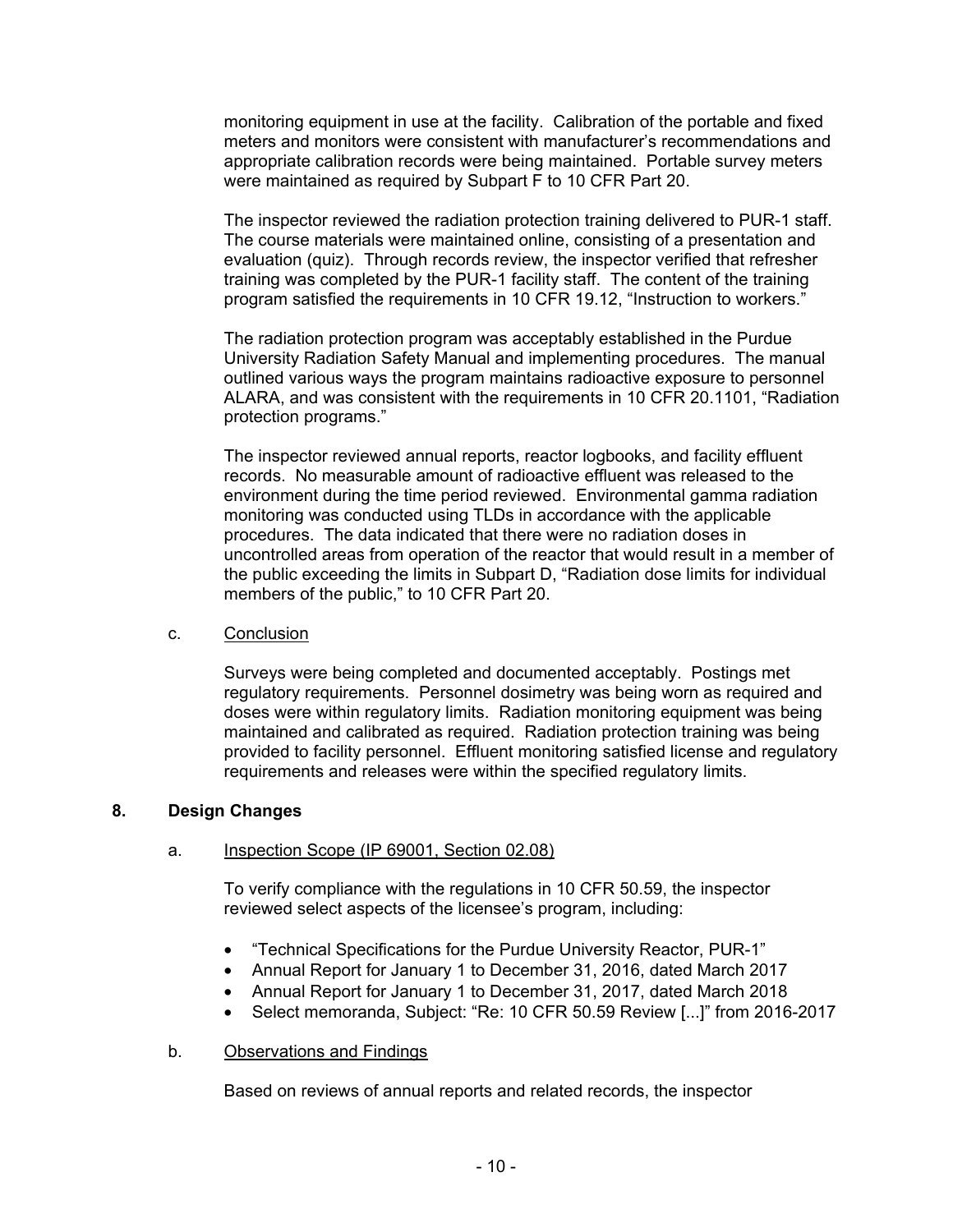determined various modifications and design changes had been initiated at the facility since the last NRC inspection. Changes in 2017 were related to ongoing improvements to the surrounding engineering building, which included: 1) replacement of the reactor room exhaust fan, 2) construction of rooms adjacent to the reactor room, and 3) replacement of the reactor room air handling unit. Changes to structures, systems, or components were typically reviewed and evaluated by the reactor staff. The licensee determined that none of the changes that had been proposed to date met the criteria of 10 CFR  $50.59(c)(2)$ paragraphs (i) through (viii), which would require NRC approval of the changes.

c. Conclusion

Changes to the facility were being evaluated using the criteria specified in 10 CFR 50.59.

### **9. Committees, Audits and Review**

### a. Inspection Scope (IP 69001, Section 02.09)

To verify compliance with the TS requirements for review and audit, the inspector reviewed select aspects of the licensee's program, including:

- Annual Report for January 1 to December 31, 2016, dated March 2017
- Annual Report for January 1 to December 31, 2017, dated March 2018
- Quarterly CORO Minutes, February 22, 2016, to August 17, 2017
- PUR-1 Biennial Requalification Program Audit, dated March 31, 2017
- PUR-1 Emergency Plan Audit, dated June 14, 2017
- Form, "PUR-1 Technical Specifications Audit"

#### b. Observations and Findings

The inspector reviewed the CORO meeting minutes since the last inspection in this area. Based on this review, a quorum was present at each of the meetings as required by TS 6.2, "Review and Audit," item b.2. Meeting minutes were maintained as required by TS 6.2.b.5. The inspector verified that the committee was performing the review functions as defined in TS 6.2.c. The inspector verified that the committee completed requalification and emergency planning audits as required by TS 6.2.d.3 and TS 6.2.d.4. During the entrance meeting, the licensee informed the inspector that some of the CORO functions have not occurred due to the extended shutdown condition of the facility. The inspector was unable to find documentation of the annual CORO meeting and facility operations audit. The licensee was informed that these two items would be tracked by the NRC as an IFI and reviewed during a future inspection (IFI 50-182/2019-201-03).

c. Conclusion

The review and audit functions performed by the CORO generally satisfied TS requirements. One IFI was opened on CORO meeting frequency and audits.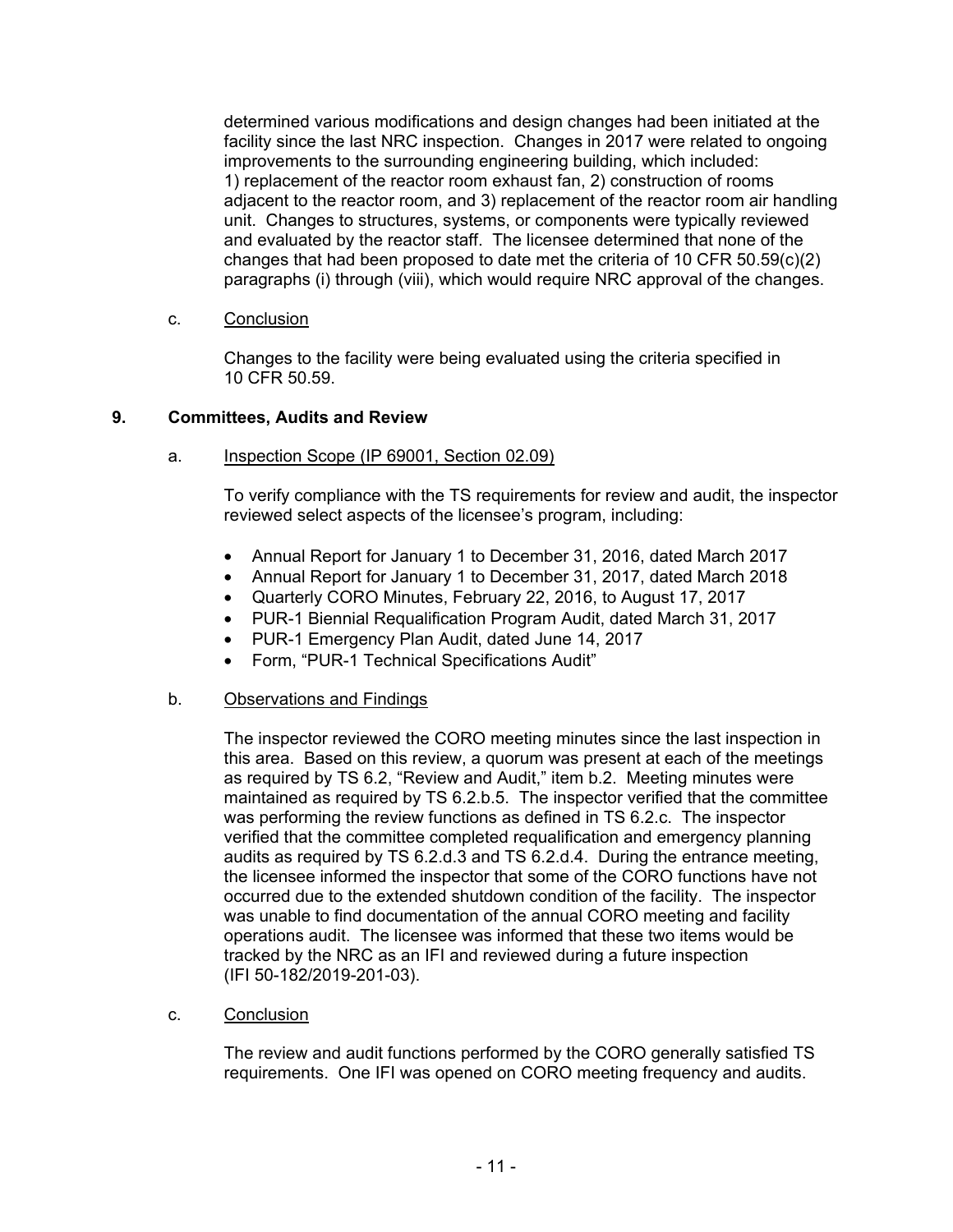# **10. Emergency Planning**

### a. Inspection Scope (IP 69001, Section 02.10)

To verify compliance with Appendix E to 10 CFR Part 50, "Emergency Planning and Preparedness for Production and Utilization Facilities," and the approved EP, the inspector reviewed select aspects of the licensee's program, including:

- "Emergency Plan for the [PUR-1]," dated June 30, 2008
- SEP-1, "Emergency Procedures," dated August 17, 2017
- Summaries and reports of annual reactor exercises, from 2016-2018
- PUR-1 PMS Records & Description
- Emergency Equipment Locker Inventory datasheets

### b. Observations and Findings

The inspector reviewed the EP, which had changed since the previous inspection in this area, and the implementing procedures. The EP was submitted for NRC review during the license renewal; which was granted in October 2016. The implementing procedure was maintained current and readily available to staff. The inspector verified that drills and exercises were conducted annually, as required by Section 9.2 of the EP. The inspector noted that training for emergency response personnel is typically accomplished through the operator requalification program at the facility. The inspector checked the emergency kit at the facility for use by responders and observed the supplies to be maintained appropriately. The emergency supply inventories were conducted annually by PUR-1 staff, as required by Section 9.5 of the EP.

c. Conclusion

The emergency preparedness program was conducted in accordance with the EP.

### **11. Maintenance Logs and Records**

a. Inspection Scope (IP 69001, Section 02.11)

To verify compliance with TS requirements for maintenance records, the inspector reviewed select aspect of the licensee's program, including:

- PUR-1 Maintenance Log
- PUR-1 PMS Records & Description
- Select records, "Cycle Schedule" datasheet
- Select records, "Quarter # Schedule" datasheet
- Reactor Logbook No. 58, September 29, 2015, to April 29, 2016
- Reactor Logbook No. 59, April 29, 2016, to June 16, 2017
- Reactor Logbook No. 60, June 27, 2017 to present
- Annual Report for January 1 to December 31, 2016, dated March 2017
- Annual Report for January 1 to December 31, 2017, dated March 2018
- b. Observations and Findings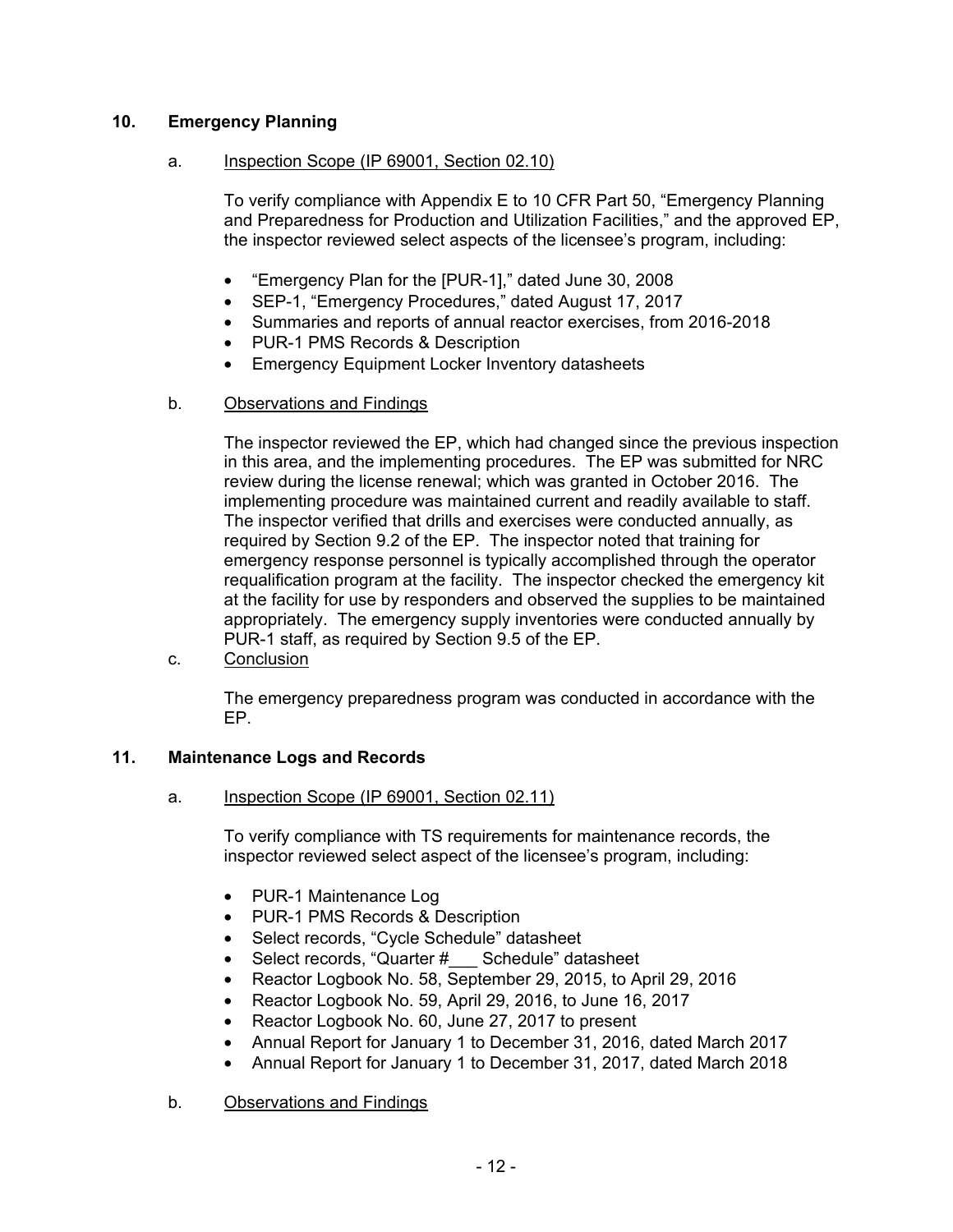The inspector reviewed reactor and maintenance logs since the previous inspection in this area. The inspector noted corresponding entries in the reactor and maintenance logs allowing detailed tracking of events. The licensee utilized datasheets that described and assigned periodicity for each task. Tasks were completed within assigned periodicity and associated grace period.

c. Conclusion

Maintenance activities were documented and records maintained as required by TS and facility procedures.

# **12. Fuel Handling Logs and Records**

a. Inspection Scope (IP 69001, Section 02.12)

To verify compliance with TS requirements for the PUR-1 fuel, the inspector reviewed select aspects of the licensee's program, including:

- SOP 07-01, "Partial or Complete Disassembly and Reassembly of the Core"
- SOP 07-02, "Inspection and Disassembly of Control Rods"
- SOP 07-05, "Core Loading Procedure"
- Procedure 95-5, "Inspection of Fuel Plates," dated April 1, 2015
- Reactor Logbook No. 58, September 29, 2015, to April 29, 2016
- Reactor Logbook No. 59, April 29, 2016, to June 16, 2017
- Reactor Logbook No. 60, June 27, 2017, to present
- PUR-1 Core Status Board

#### b. Observations and Findings

The inspector reviewed the fuel handling procedures, logs, and records. The inspector verified that procedures for loading, unloading, movement, inspections, and surveillances were reviewed and approved as required. Based on a review of the reactor logbook, the inspector determined that an SRO was present during the fuel movement activities as required by TS 6.1.c.2. The inspector verified that fuel handling tools were adequately controlled/secured when not in use.

c. Conclusion

Fuel handling activities were completed and documented as required by TS and facility procedures.

#### **13. Transportation**

a. Inspection Scope (IP 86740)

To verify compliance with the regulations in 10 CFR, "Energy," 49 CFR, "Transportation," the inspector conducted interviews of licensee personnel.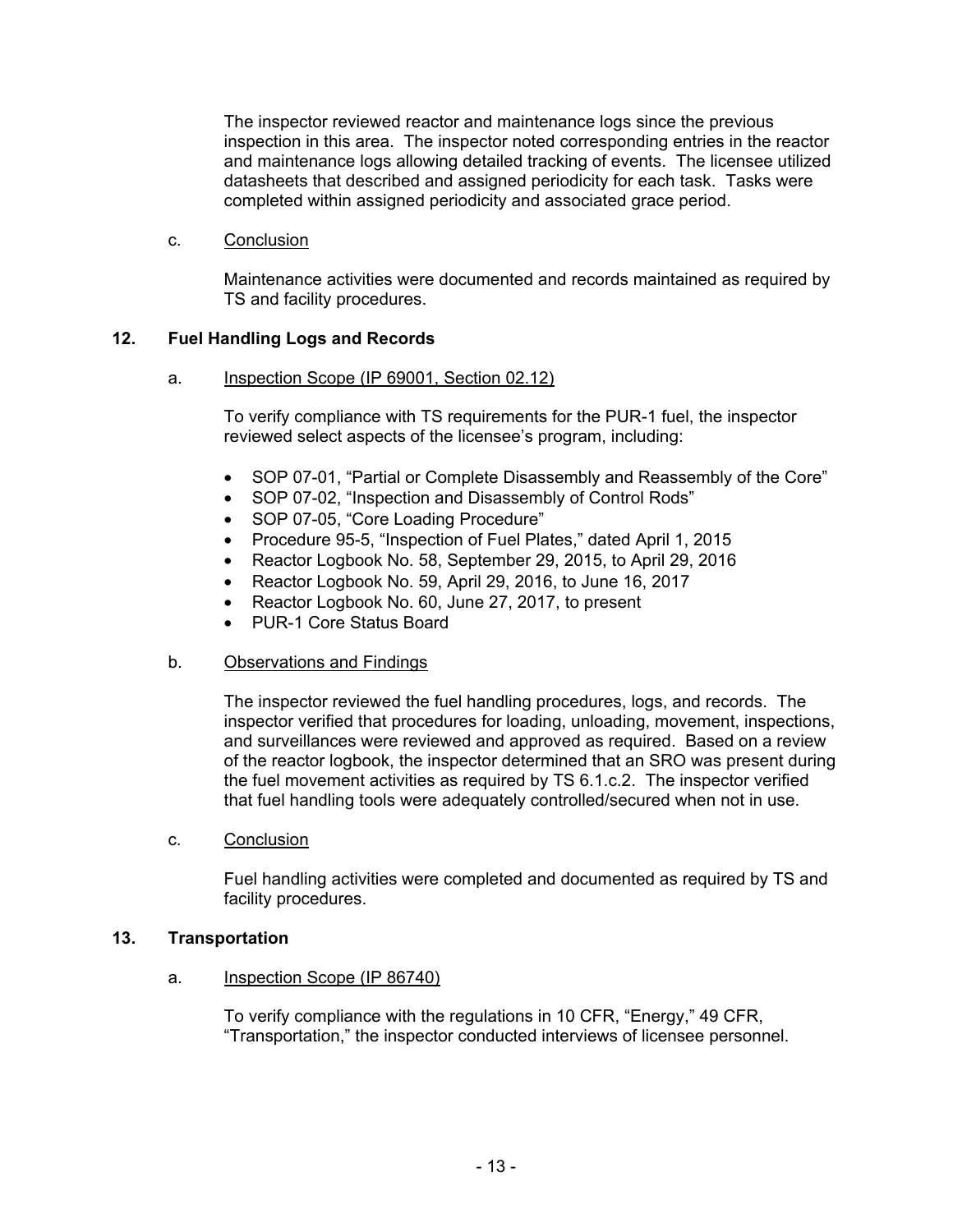### b. Observations and Findings

Through discussions with licensee personnel, the inspector discovered that the licensee had not conducted any shipments of radioactive material since the previous inspection in this area.

### c. Conclusion

The licensee had not shipped any radioactive material under the reactor license since the last inspection.

### **14. Exit Interview**

The inspection scope and results were summarized on March 7, 2019, with members of licensee management. The inspector described the areas inspected and discussed in detail the inspection findings. No dissenting comments were received from the licensee.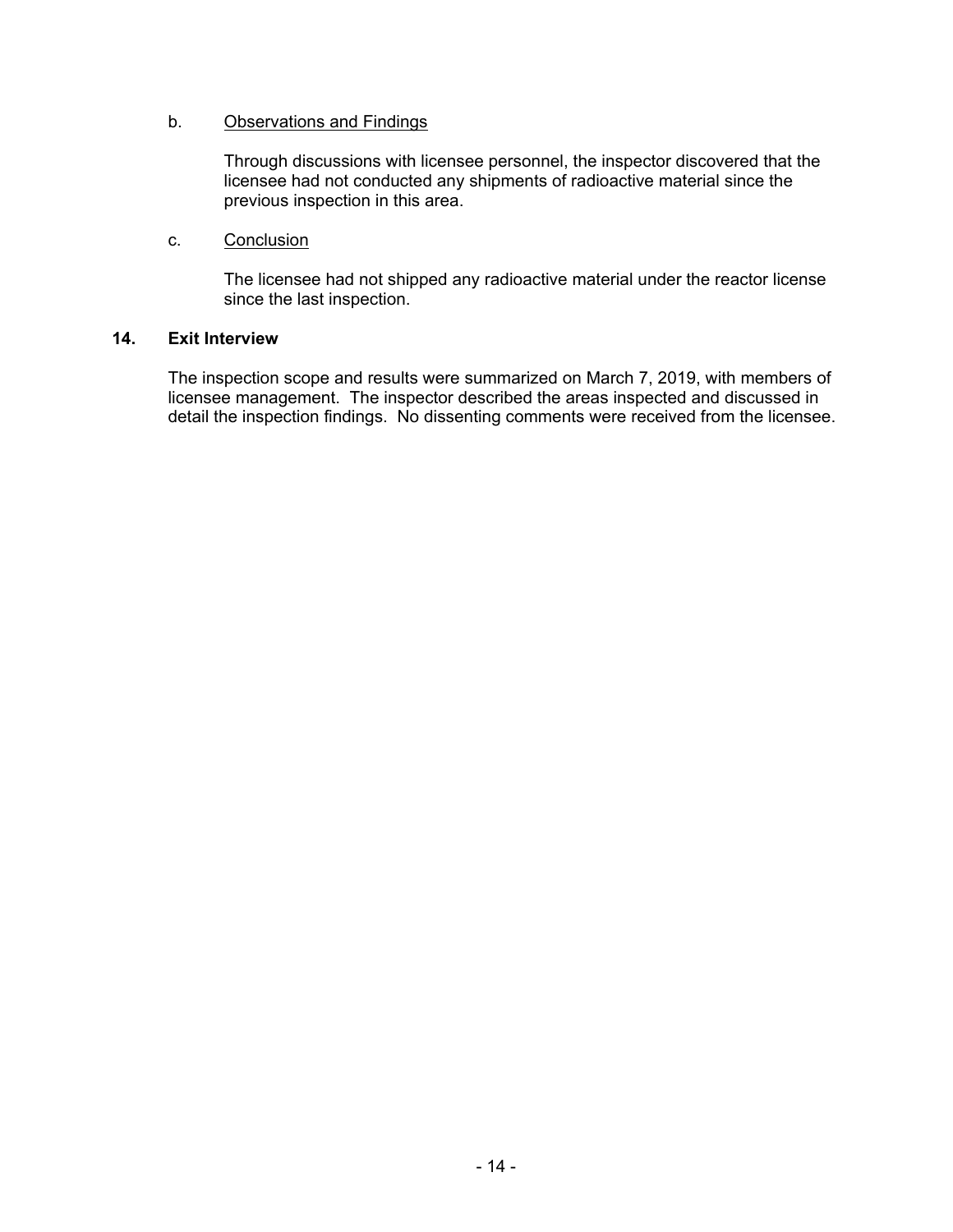# **PARTIAL LIST OF PERSONS CONTACTED**

## Licensee Personnel

| R. Bean                | Director, Radiation Laboratories           |
|------------------------|--------------------------------------------|
| C. Townsend            | <b>Reactor Supervisor</b>                  |
| D. Storz               | <b>Senior Reactor Operator</b>             |
| <b>Other Personnel</b> |                                            |
| J. F. Schweitzer       | Director, REM and Radiation Safety Officer |
| M. Tang                | Health Physicist, REM                      |

# **INSPECTION PROCEDURES USED**

| IP 69001 | <b>Class II Non-Power Reactors</b> |
|----------|------------------------------------|
| IP 86740 | Transportation                     |

# **ITEMS OPENED, CLOSED, AND DISCUSSED**

**Opened** 

|                    | 50-182/2019-201-01 IFI Follow up on updates to TS required procedures.          |
|--------------------|---------------------------------------------------------------------------------|
|                    | 50-182/2019-201-02 IFI Follow up on annual operating test and literature review |
|                    | 50-182/2019-201-03 IFI Follow up on CORO meeting periodicity and audits         |
| 50-182/2019-201-01 | URI Follow up on environmental monitoring TLD cycles                            |
| Closed/Discussed   |                                                                                 |

None